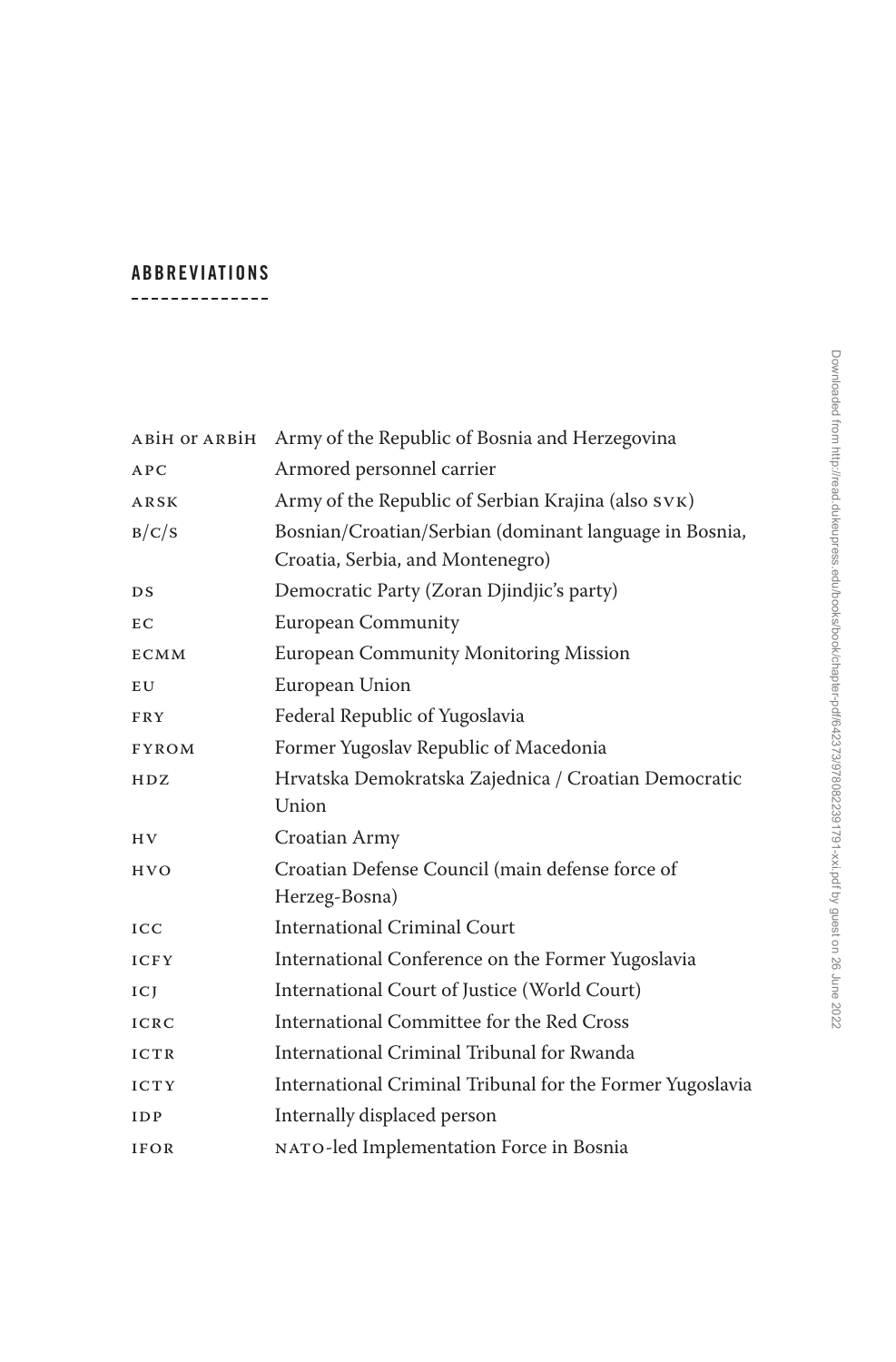| <b>JATD</b> | Anti-Terrorist Operations Unit of Serbian MUP                                                                                 |
|-------------|-------------------------------------------------------------------------------------------------------------------------------|
| JNA         | Yugoslav People's Army                                                                                                        |
| JSO         | Special Operations Unit of the Serbian State Security<br>Service, referred to colloquially as the Red Berets or<br>"Frenki's" |
| JUL         | United Left Wing of Yugoslavia (Mira Markovic's party)                                                                        |
| KDOM        | Kosovo Diplomatic Observer Mission                                                                                            |
| <b>KFOR</b> | NATO-led peace force in Kosova                                                                                                |
| KLA (UCK)   | Kosova Liberation Army                                                                                                        |
| KOS/KOG     | Counter-Intelligence Service of JNA                                                                                           |
| <b>KVM</b>  | Kosovo Verification Mission                                                                                                   |
| <b>LDK</b>  | Democratic League of Kosova (Ibrahim Rugova's party)                                                                          |
| MUP         | Ministry of the Interior, i.e. the police                                                                                     |
| <b>NAM</b>  | Non-Aligned Movement                                                                                                          |
| <b>NATO</b> | North Atlantic Treaty Organization                                                                                            |
| OSCE        | Organization for Security and Cooperation in Europe                                                                           |
| OTP         | Office of the Prosecutor                                                                                                      |
| PIP         | Serbian Special Police Units                                                                                                  |
| PTT         | Post, Telegraph, and Telephone                                                                                                |
| <b>RDB</b>  | Public Security Division of the Ministry of the Interior of<br>Serbia                                                         |
| R S         | Republika Srpska                                                                                                              |
| <b>RSK</b>  | Republic of Serb Krajina                                                                                                      |
| <b>RTS</b>  | Radio Television Serbia                                                                                                       |
| SAJ         | Serbian MUP Special Anti-Terrorist Units                                                                                      |
| SANU        | Serbian Academy of Arts and Sciences                                                                                          |
| SAO         | Serbian Autonomous District                                                                                                   |
| <b>SBWS</b> | Slavonia, Baranja and Western Srem                                                                                            |
| SCG         | Government of Serbia and Montenegro (Crna Gora)                                                                               |
| SCSL        | Special Court for Sierra Leone                                                                                                |
| SDA         | Party for Democratic Action                                                                                                   |
| SDB         | State Security Service of the Ministry of the Interior of<br>Serbia                                                           |
| SDC         | Supreme Defense Council                                                                                                       |

**xxii** Abbreviations